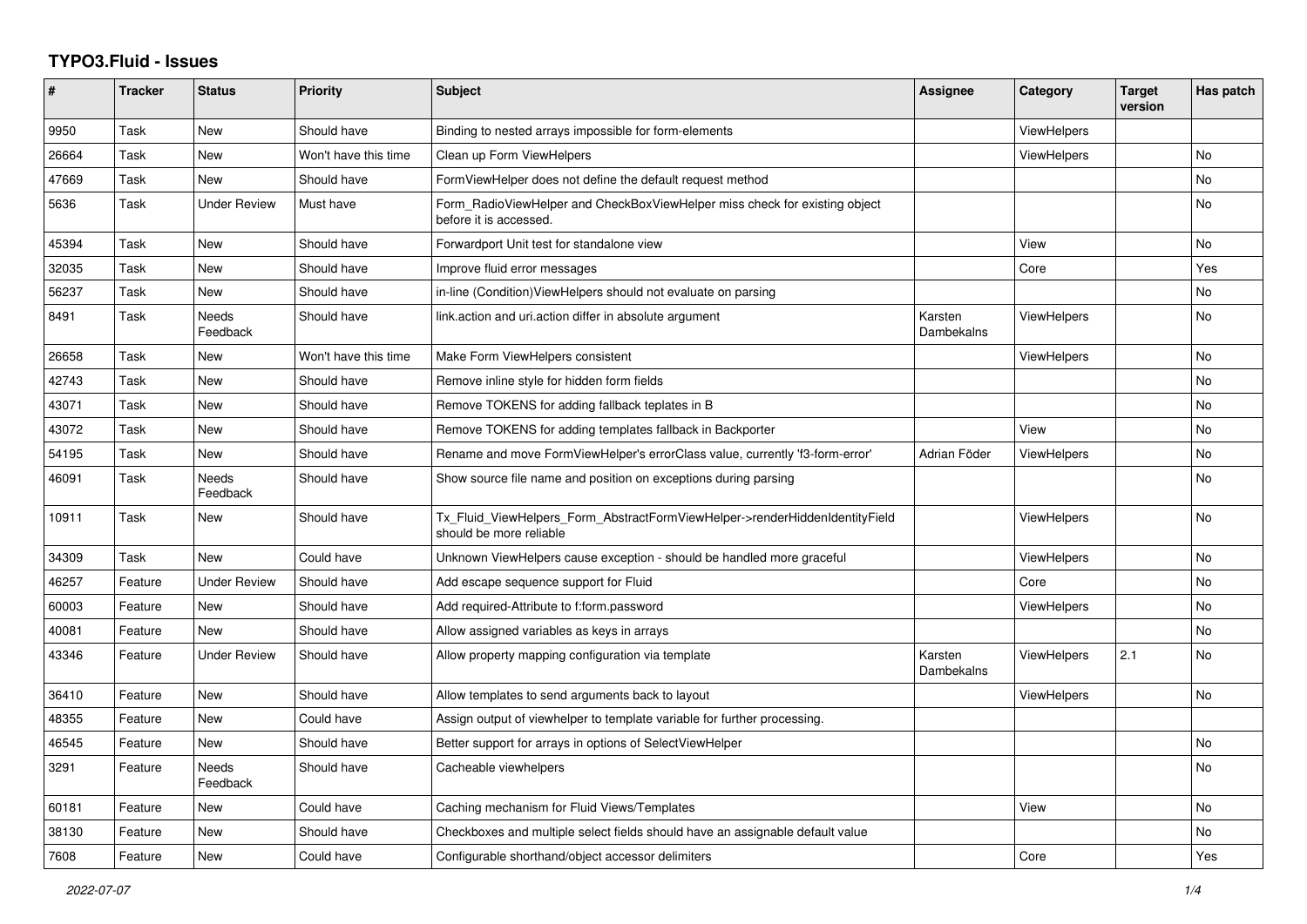| $\vert$ # | <b>Tracker</b> | <b>Status</b>       | <b>Priority</b> | <b>Subject</b>                                                                                | <b>Assignee</b>        | Category           | <b>Target</b><br>version | Has patch |
|-----------|----------------|---------------------|-----------------|-----------------------------------------------------------------------------------------------|------------------------|--------------------|--------------------------|-----------|
| 52640     | Feature        | <b>Under Review</b> | Should have     | Create an UnlessViewHelper as opposite to the IfViewHelper                                    | Marc Neuhaus           |                    |                          | <b>No</b> |
| 3725      | Feature        | New                 | Could have      | <b>CSS Engine</b>                                                                             | Christian Müller       | ViewHelpers        |                          | <b>No</b> |
| 1907      | Feature        | New                 | Could have      | Default values for view helpers based on context                                              |                        | Core               |                          |           |
| 45345     | Feature        | Needs<br>Feedback   | Should have     | Easy to use comments for fluid that won't show in output                                      |                        |                    |                          |           |
| 45153     | Feature        | New                 | Should have     | f:be.menus.actionMenuItem - Detection of the current select option is insufficient            |                        |                    |                          | <b>No</b> |
| 62346     | Feature        | New                 | Could have      | f:comment should have high precende                                                           |                        | Core               | 3.x                      | No        |
| 31955     | Feature        | New                 | Should have     | f:uri.widget                                                                                  |                        | Widgets            |                          | <b>No</b> |
| 10472     | Feature        | New                 | Could have      | Fluid Standalone distribution                                                                 |                        | Core               |                          | No        |
| 9005      | Feature        | Accepted            | Could have      | Fluid Template Analyzer (FTA)                                                                 | Sebastian<br>Kurfuerst |                    |                          |           |
| 4704      | Feature        | New                 | Should have     | Improve parsing exception messages                                                            |                        | Core               |                          |           |
| 37095     | Feature        | New                 | Should have     | It should be possible to set a different template on a Fluid TemplateView inside an<br>action | Christopher<br>Hlubek  |                    |                          | <b>No</b> |
| 51100     | Feature        | New                 | Must have       | Links with absolute URI should have the option of URI Scheme                                  |                        | <b>ViewHelpers</b> |                          | <b>No</b> |
| 33394     | Feature        | Needs<br>Feedback   | Should have     | Logical expression parser for BooleanNode                                                     | <b>Tobias Liebig</b>   | Core               |                          | <b>No</b> |
| 30555     | Feature        | New                 | Could have      | Make TagBuilder more extensible                                                               |                        | Core               |                          | <b>No</b> |
| 42397     | Feature        | New                 | Should have     | Missing viewhelper for general links                                                          |                        |                    |                          | No        |
| 36559     | Feature        | New                 | Could have      | New widget progress bar                                                                       |                        |                    |                          | Yes       |
| 5933      | Feature        | Accepted            | Should have     | Optional section rendering                                                                    | Sebastian<br>Kurfuerst | <b>ViewHelpers</b> |                          | <b>No</b> |
| 60271     | Feature        | <b>New</b>          | Should have     | Paginate viewhelper, should also support arrays                                               |                        |                    |                          | <b>No</b> |
| 39936     | Feature        | <b>New</b>          | Should have     | registerTagAttribute should handle default values                                             |                        | <b>ViewHelpers</b> |                          | No        |
| 33215     | Feature        | New                 | Should have     | RFC: Dynamic values in ObjectAccess paths                                                     |                        |                    |                          | No        |
| 8989      | Feature        | Needs<br>Feedback   | Could have      | Search path for fluid template files                                                          |                        | View               |                          | <b>No</b> |
| 49756     | Feature        | <b>Under Review</b> | Should have     | Select values by array key in checkbox viewhelper                                             |                        |                    |                          | <b>No</b> |
| 9514      | Feature        | <b>New</b>          | Should have     | Support explicit Array Arguments for ViewHelpers                                              |                        |                    |                          |           |
| 51277     | Feature        | <b>New</b>          | Should have     | ViewHelper context should be aware of actual file occurrence                                  |                        |                    |                          | No        |
| 28551     | Bug            | Accepted            | Should have     | (v4) backport VHTest                                                                          | Sebastian<br>Kurfuerst |                    |                          | <b>No</b> |
| 28554     | <b>Bug</b>     | New                 | Should have     | (v4) implement feature flag to disable caching                                                |                        |                    |                          | <b>No</b> |
| 28550     | <b>Bug</b>     | <b>New</b>          | Should have     | (v4) make widgets cacheable, i.e. not implement childnodeaccess interface                     |                        |                    |                          | <b>No</b> |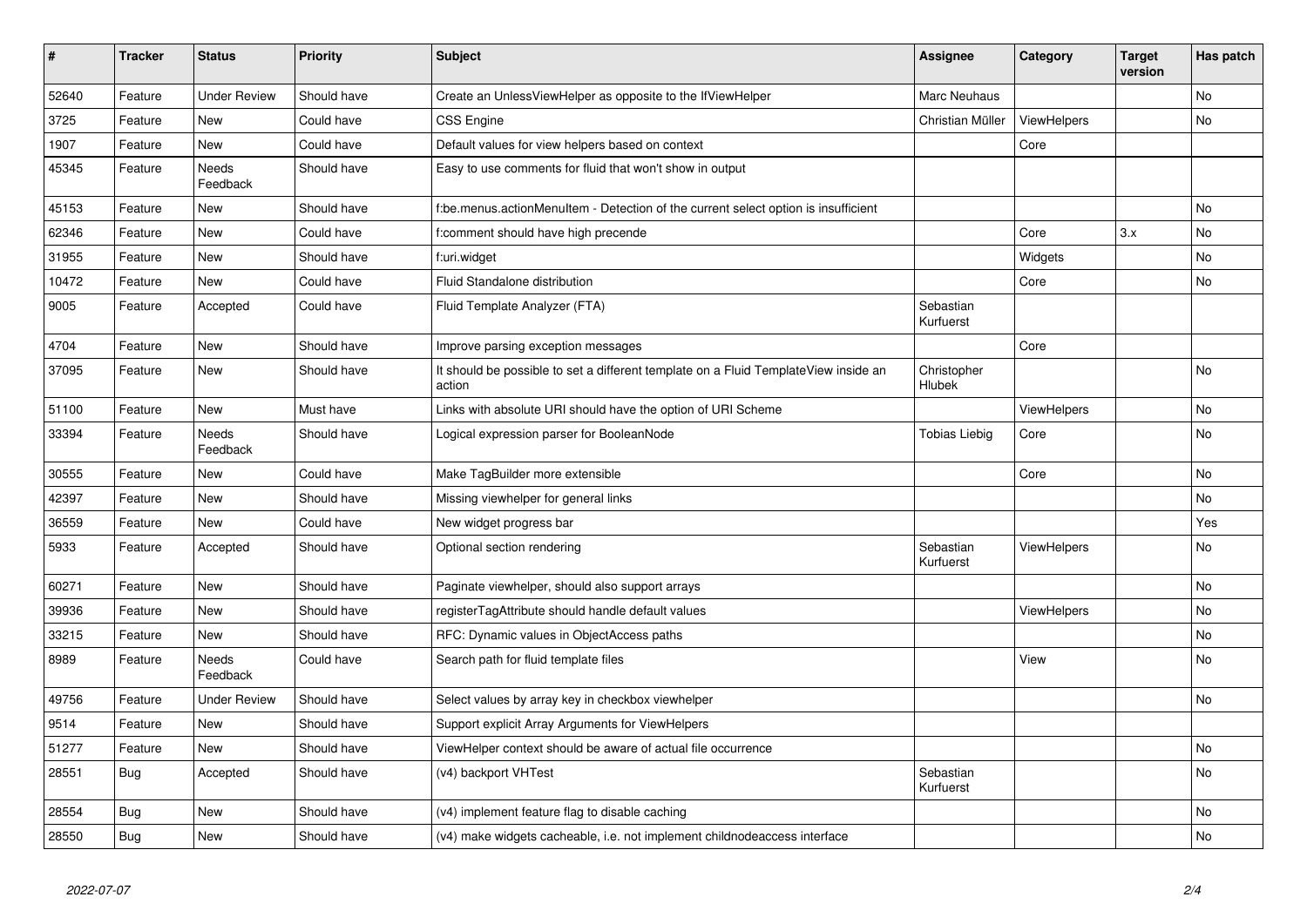| #     | <b>Tracker</b> | <b>Status</b>            | <b>Priority</b> | <b>Subject</b>                                                                                              | Assignee                    | Category           | <b>Target</b><br>version | Has patch |
|-------|----------------|--------------------------|-----------------|-------------------------------------------------------------------------------------------------------------|-----------------------------|--------------------|--------------------------|-----------|
| 28552 | Bug            | <b>New</b>               | Should have     | (v5) write ViewHelper test for compiled run; adjust functional test to do two passes<br>(uncached & cached) |                             |                    |                          | <b>No</b> |
| 51239 | Bug            | <b>Under Review</b>      | Must have       | AbstractViewHelper use incorrect method signature for "\$this->systemLogger->log()"                         | Adrian Föder                | Core               |                          | Yes       |
| 12863 | <b>Bug</b>     | <b>New</b>               | Should have     | Attributes of a viewhelper can't contain a '-'                                                              | Sebastian<br>Kurfuerst      | Core               |                          | No        |
| 36662 | Bug            | Needs<br>Feedback        | Should have     | Checked state isn't always correct when property is collection                                              | Kevin Ulrich<br>Moschallski | <b>ViewHelpers</b> | 1.1.1                    | No        |
| 30937 | Bug            | New                      | Should have     | CropViewHelper stringToTruncate can't be supplied so it can't be easily extended                            |                             | <b>ViewHelpers</b> |                          | Yes       |
| 54284 | Bug            | New                      | Should have     | Default Option for Switch/Case VH                                                                           |                             | ViewHelpers        |                          | No        |
| 46289 | Bug            | <b>Needs</b><br>Feedback | Should have     | Enable Escaping Interceptor in XML request format                                                           |                             | View               | 2.0.1                    | <b>No</b> |
| 13045 | <b>Bug</b>     | <b>New</b>               | Should have     | Entity decode of strings are different between if-conditions and output of variable                         |                             |                    |                          |           |
| 52536 | <b>Bug</b>     | <b>Under Review</b>      | Should have     | Errorclass not set if no property-attribute set                                                             |                             |                    |                          |           |
| 49600 | Bug            | New                      | Should have     | f:form tag shown as a HTML on frontend                                                                      |                             | <b>ViewHelpers</b> |                          | No        |
| 58921 | <b>Bug</b>     | New                      | Should have     | f:form.* VHs crash if NOT inside f:form but followed by f:form                                              |                             |                    |                          | No        |
| 37619 | <b>Bug</b>     | New                      | Should have     | Fatal Error when using variable in name attribute of Section ViewHelper                                     |                             | ViewHelpers        |                          | No        |
| 49038 | Bug            | New                      | Must have       | form.select does not select the first item if prependOptionValue is used                                    |                             |                    |                          | No        |
| 8648  | Bug            | New                      | Should have     | format.crop ViewHelper should support all features of the crop stdWrap function                             |                             | ViewHelpers        |                          | No        |
| 58983 | Bug            | <b>New</b>               | Should have     | format.date does not respect linebreaks and throws exception                                                |                             |                    |                          | No.       |
| 58862 | Bug            | Needs<br>Feedback        | Should have     | FormViewHelper doesn't accept NULL as value for \$arguments                                                 | <b>Bastian</b><br>Waidelich | ViewHelpers        |                          | Yes       |
| 59057 | Bug            | <b>Under Review</b>      | Must have       | Hidden empty value fields shoud be disabled when related field is disabled                                  | <b>Bastian</b><br>Waidelich | <b>ViewHelpers</b> |                          | <b>No</b> |
| 28553 | Bug            | <b>New</b>               | Should have     | improve XHProf test setup                                                                                   |                             |                    |                          | No        |
| 57885 | Bug            | <b>New</b>               | Must have       | Inputs are cleared from a second form if the first form produced a vallidation error                        |                             |                    |                          | <b>No</b> |
| 55008 | Bug            | <b>Under Review</b>      | Should have     | Interceptors should be used in Partials                                                                     | Christian Müller            |                    |                          | No        |
| 27607 | Bug            | <b>New</b>               | Must have       | Make Fluid comparisons work when first element is STRING, second is NULL.                                   |                             | Core               |                          | No        |
| 28549 | Bug            | <b>New</b>               | Should have     | make widgets cacheable, i.e. not implement childnodeaccess interface                                        |                             |                    |                          | <b>No</b> |
| 40998 | Bug            | <b>Under Review</b>      | Should have     | Missing parent request namespaces in form field name prefix                                                 | Sebastian<br>Kurfuerst      | <b>ViewHelpers</b> | 1.1.1                    | No        |
| 33628 | Bug            | Needs<br>Feedback        | Must have       | Multicheckboxes (multiselect) for Collections don't work                                                    | Christian Müller            | ViewHelpers        |                          | No        |
| 40064 | Bug            | New                      | Must have       | Multiselect is not getting persisted                                                                        |                             | ViewHelpers        |                          | No        |
| 53806 | Bug            | Under Review             | Should have     | Paginate widget maximumNumberOfLinks rendering wrong number of links                                        | Bastian<br>Waidelich        | Widgets            |                          | No        |